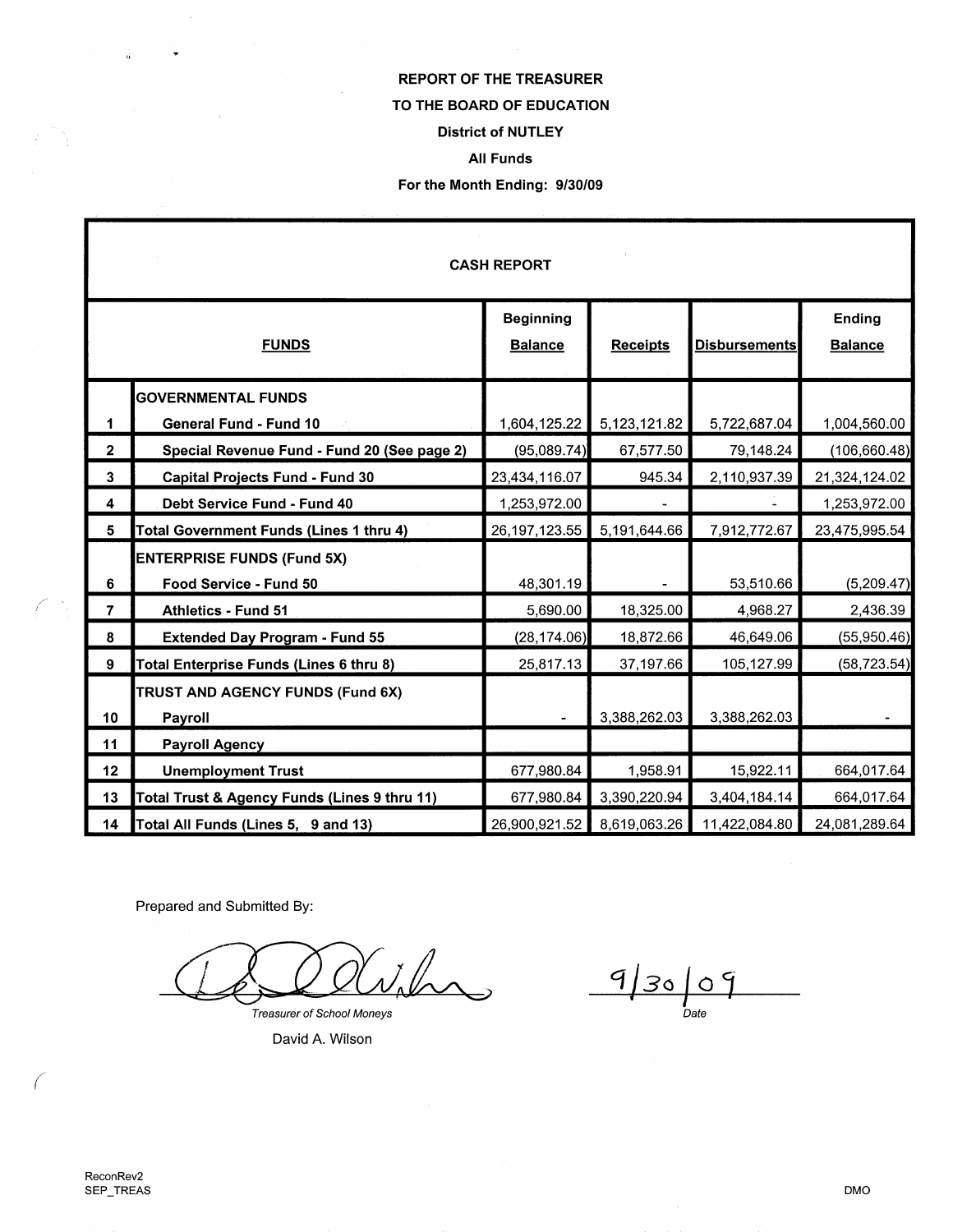

 $\mathbf{v}_\mathrm{eff}$  and  $\mathbf{v}_\mathrm{eff}$ 

Ť

0.00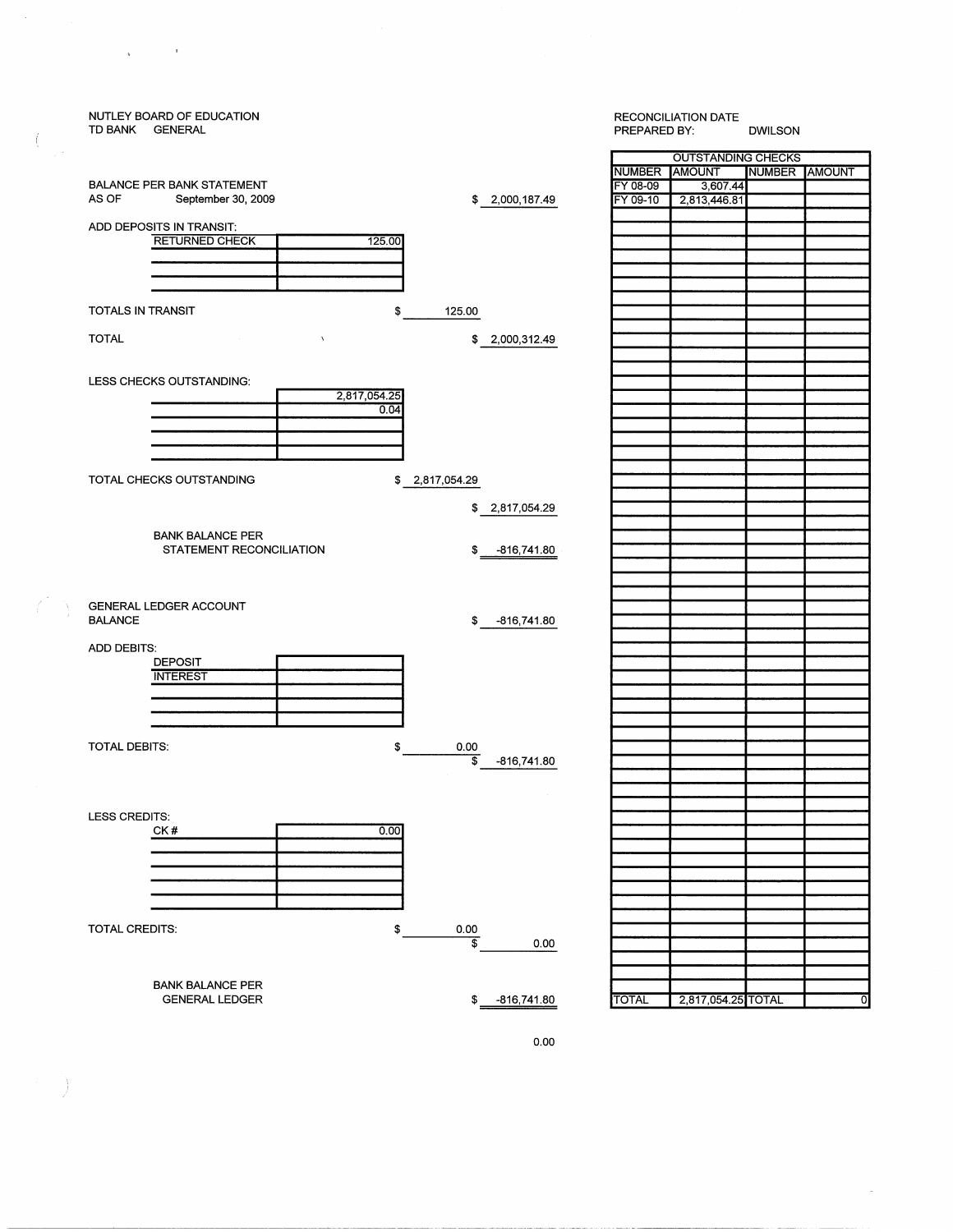## TD BANK SALARY ACCOUNT BALANCE PER BANK STATEMENT AS OF September 10, 2009 ADD DEPOSITS IN TRANSIT: TOTALS IN TRANSIT \$ 0.00 589666 589672 TOTAL \$6,985.93 LESS CHECKS OUTSTANDING:  $\frac{6,986.29}{0.00}$ TOTAL CHECKS OUTSTANDING \$ 6,986.29 \$ 6,986.29 BANK BALANCE PER STATEMENT RECONCILIATION \$ -0.36 **GENERAL LEDGER ACCOUNT** BALANCE  $\pmb{\mathfrak{s}}$ ADD DEBITS· DEPOSIT INTEREST TOTAL DEBITS: \$  $rac{0.00}{$}$ 0.00 LESS CREDITS:  $0.00$ CK# —<br>1 TOTAL CREDITS: \$ 0.00  $\frac{1}{2}$  0.00 BANK BALANCE PER GENERAL LEDGER

NUTLEY BOARD OF EDUCATION

 $\mathcal{L}_{\mathcal{A}}$ 

 $\mathbf{q} = \mathbf{q}$ 

# RECONCILIATION DATE<br>PREPARED BY: DWILSON PREPARED BY: OUTSTANDING CHECKS NUMBER AMOUNT NUMBER AMOUNT 587605 60.24 \$ 6,985.93 588447 251.13<br>588557 79.01 588702 903.11 588778 588808 125.57 589104 493.31<br>589536 462.73 589536<br>589565 1,104.67<br>411.42 589672 2,108.79 589699 616.97 \$ 0.00 TOTAL 6,986.29 TOTAL 0

-0.36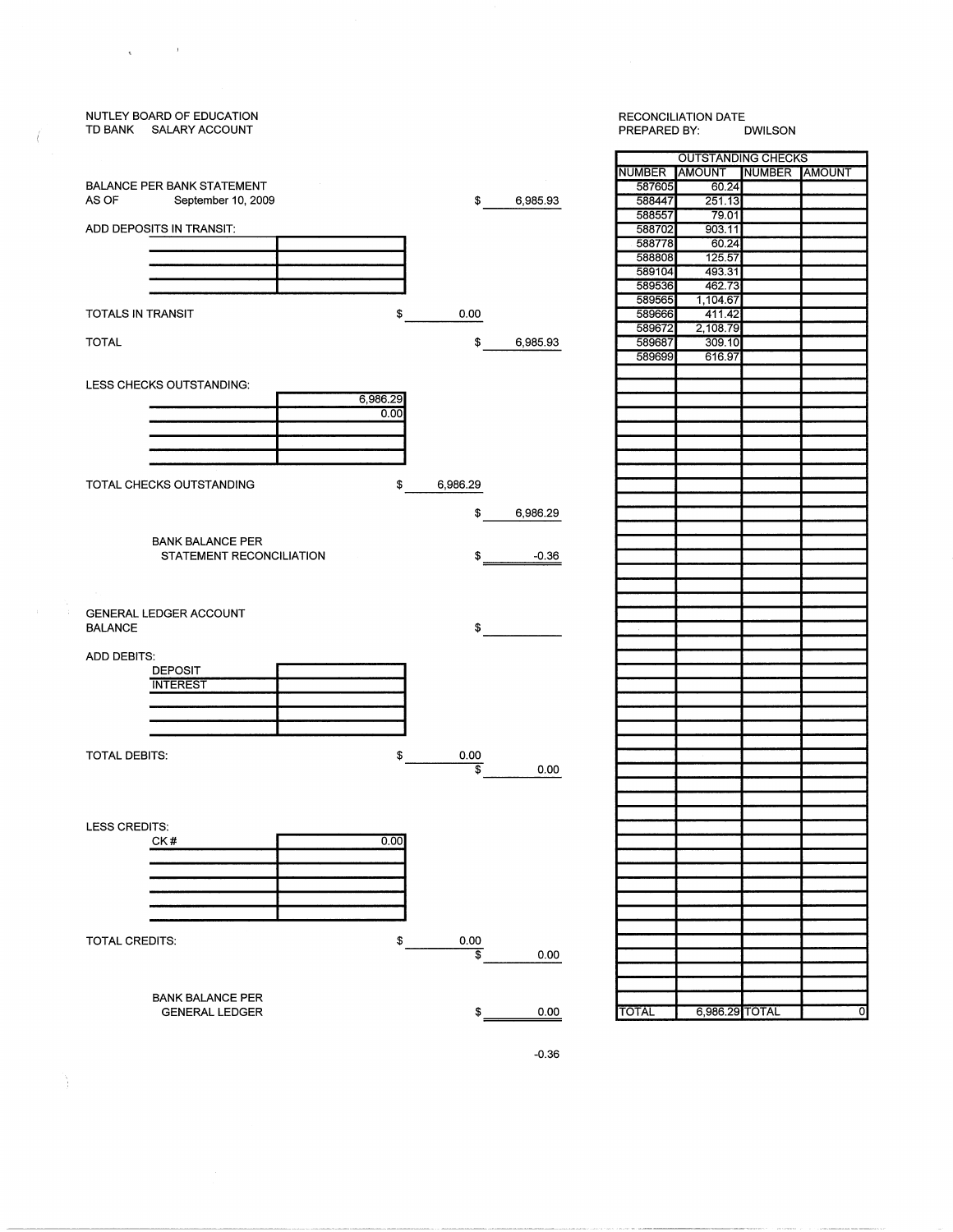### NUTLEY BOARD OF EDUCATION RECONCILIATION DATE<br>PREPARED BY: DWILSON TD BANK UNEMPLOYMENT PREPARED BY: OUTSTANDING CHECKS NUMBER AMOUNT NUMBER AMOUNT BALANCE PER BANK STATEMENT AS OF September 30, 2009 \$ 664,017.64 ADD DEPOSITS IN TRANSIT: TOTALS IN TRANSIT  $\ddot{\boldsymbol{\epsilon}}$ 0.00 TOTAL \$ 664,017.64  $\frac{0.00}{0.00}$ LESS CHECKS OUTSTANDING: TOTAL CHECKS OUTSTANDING \$ 0.00 \$ 0.00 BANK BALANCE PER STATEMENT RECONCILIATION \$ 664,017.64 **GENERAL LEDGER ACCOUNT** BALANCE \$ 664,017.64 ADD DEBITS· DEPOSIT **INTEREST** TOTAL DEBITS: \$  $rac{0.00}{\$}$ \$ 664,017.64 LESS CREDITS:  $0.00$ CK# 0001 TOTAL CREDITS: \$ 0.00  $\frac{1}{2}$  0.00 BANK BALANCE PER GENERAL LEDGER \$ 664,017.64 TOTAL 0.00 TOTAL 0

 $\chi$  and  $\chi$  . In the  $\chi$ 

Ì.

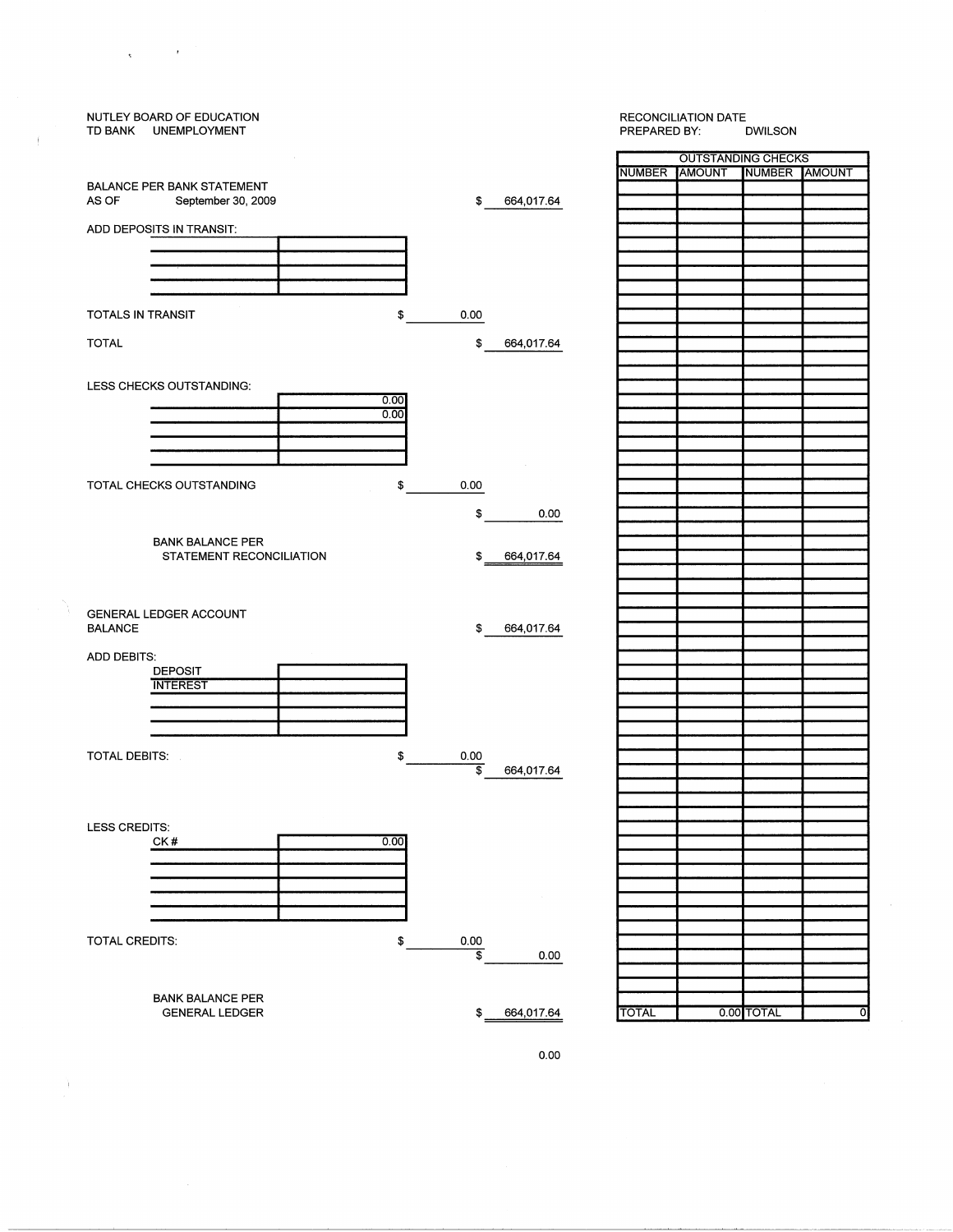### NUTLEY BOARD OF EDUCATION RECONCILIATION DATE<br>PREPARED BY: DWILSON TD BANK CAPITAL RESERVE PREPARED BY: OUTSTANDING CHECKS NUMBER AMOUNT NUMBER AMOUNT BALANCE PER BANK STATEMENT AS OF September 30, 2009 \$ 391,051.89 ADD DEPOSITS IN TRANSIT: TOTALS IN TRANSIT \$ 0.00 TOTAL \$ 391,051.89  $\frac{0.00}{0.00}$ LESS CHECKS OUTSTANDING: TOTAL CHECKS OUTSTANDING \$ 0.00 \$ 0.00 BANK BALANCE PER STATEMENT RECONCILIATION \$ 391,051.89 GENERAL LEDGER ACCOUNT BALANCE \$ 391,051.89 ADD DEBITS: DEPOSIT **INTEREST** TOTAL DEBITS: \$ 0.00 \$ 391,051.89 LESS CREDITS: CK#  $0.00$  $\overline{\phantom{0}}$ TOTAL CREDITS:  $\frac{6}{x}$  0.00  $0.00$ BANK BALANCE PER GENERAL LEDGER \$ 391,051.89 TOTAL 0.00 TOTAL

 $\sim 100$ 

 $\mathbf{q}$ 

0.00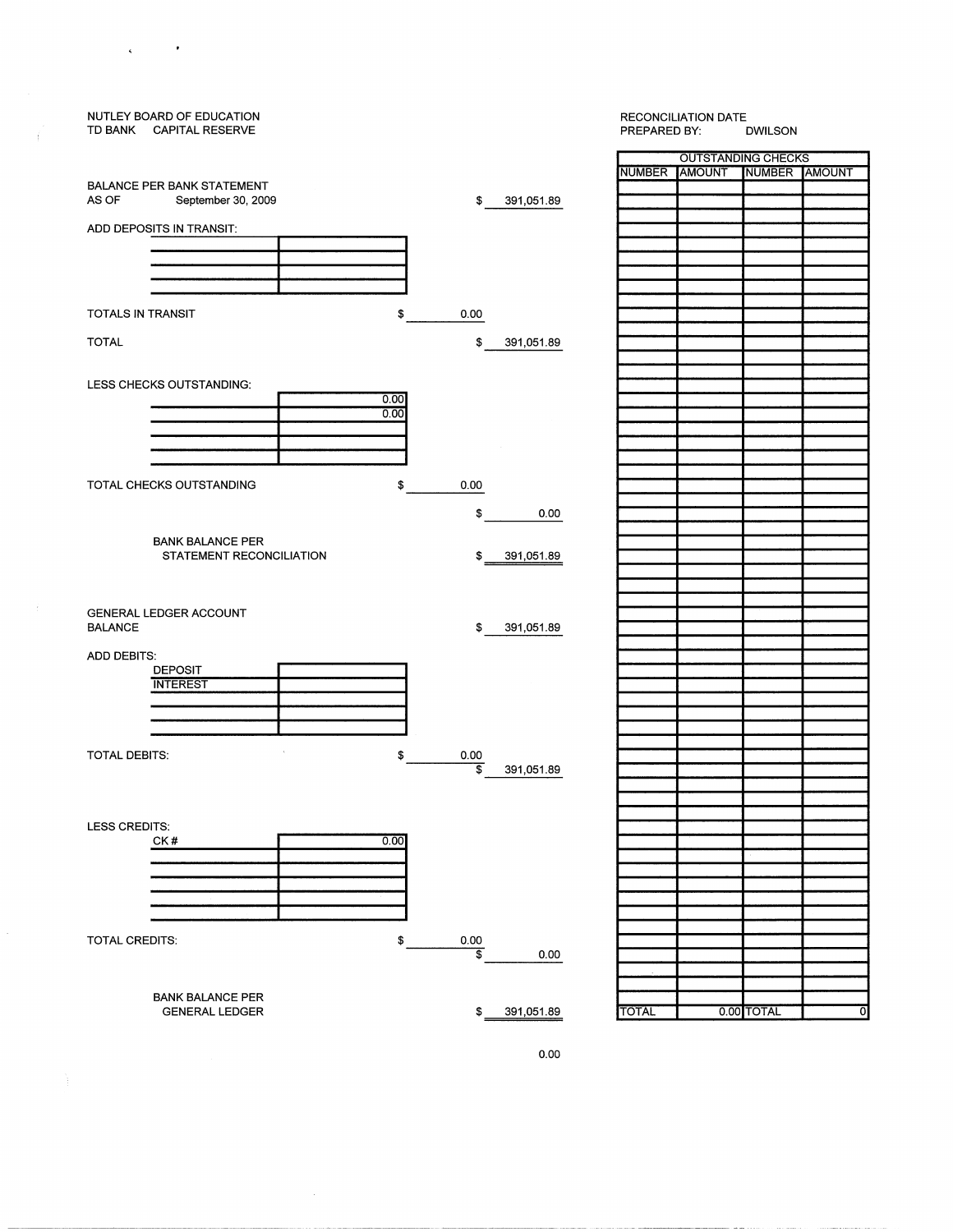# NUTLEY BOARD OF EDUCATION RECONCILIATION DATE TD BANK CAPITAL REFERENDUM OUTSTANDING CHECKS NUMBER AMOUNT NUMBER AMOUNT BALANCE PER BANK STATEMENT AS OF September 30, 2009 \$ 3,030,636.73 ADD DEPOSITS IN TRANSIT: TOTALS IN TRANSIT \$ 0.00 TOTAL \$ 3,030,636.73 LESS CHECKS OUTSTANDING:<br>
10.000<br>
10.000<br>
10.000 TOTAL CHECKS OUTSTANDING  $$$  0.00 \$ 0.00 BANK BALANCE PER STATEMENT RECONCILIATION  $$3,030,636.73$ GENERAL LEDGER ACCOUNT<br>BALANCE \$ 3,030,636.73 ADD DEBITS· DEPOSIT **INTEREST** TOTAL DEBITS:  $\frac{1}{3}$  0.00 \$ 3,030,636.73 LESS CREDITS: CK#  $0.00$ <u>000 |</u> TOTAL CREDITS: \$ 0.00  $\frac{1}{3}$  0.00 BANK BALANCE PER GENERAL LEDGER  $$ 3,030,636.73$  TOTAL 0.00 TOTAL 0.00

 $\mathbf{q}$  ,  $\mathbf{q}$  ,  $\mathbf{q}$  ,  $\mathbf{q}$ 

 $\overline{1}$ 

- (

 $\overline{\mathscr{C}}$ 

0.00